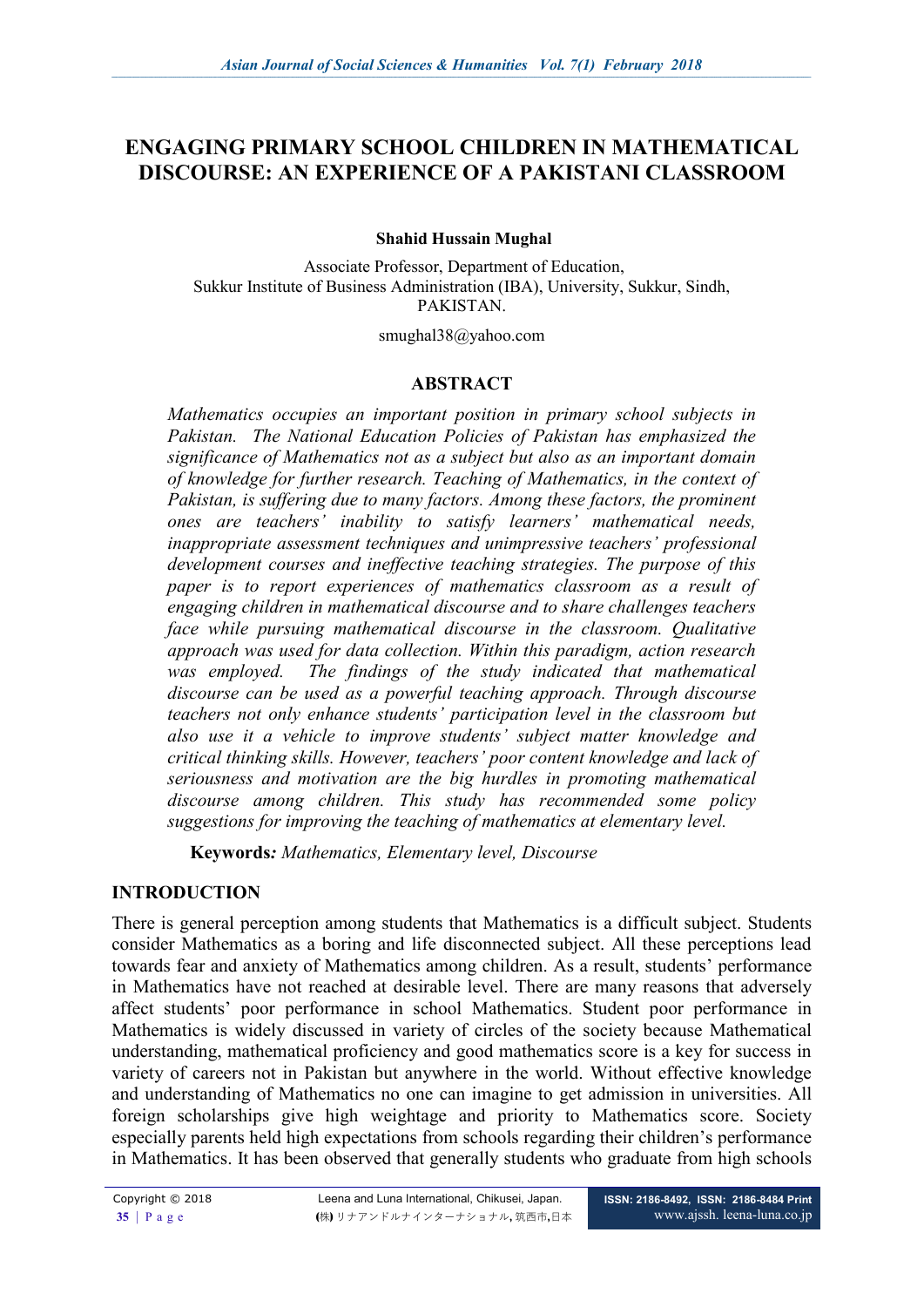demonstrate poor understanding of mathematics content, low level of motivation and interest. Beside this students mathematical confidence, language and communication skills remain very poor. Mathematics in schools is taught as a subject having pack of rules and formulae. Mathematics is not taught as a fun or as a subject that build communication skills. Strong Mathematical communication skills help to interpret data effectively and to take data based decisions. The question arises 'Why students' Mathematical communication skills appear to be poor in Pakistani government schools?'

There are many reasons of this:

- i. Teachers in Pakistani government schools mostly depend on chalk and talk method while teaching mathematical concepts to children.
- ii. Teachers were themselves taught by their teachers in the same way. Teachers only use prescribed test book for teaching Maths. The examples in textbook do not help teachers to initiate discussion on mathematical topics.
- iii. Students seldom ask questions in mathematics classroom because of their low communication skills, this ultimately results in their low confidence and morale.
- iv. The Mathematical assessment is designed in such a way that it promotes role learning of maths formulae. There is very little space for teachers to engage students in mathematical talk or discourse.

No doubt mathematical talk or discourse not only raise students' confidence but also help them to relate Mathematics with daily life. Research findings show that mathematical talk or discourse has great impact on student learning. Edwards & Mercer, advocate that "Talk is both 'a medium for teaching and learning' and 'one of the materials from which a child constructs meaning' (1987, p. 20, Cited in Debra Myhill, 2006). Sfard (2000) and Dorfler (2000) describe mathematics as a subject that includes different kinds of conversations and this conversation is culturally- oriented. They further argue that realties of the world are discourse- oriented. The discourse has myriad interpretations such as observing, doing, speaking and writing some mathematical phenomenon. The NCTM (2000) clearly argues that discourse and communication are the integral parts of ideal mathematical teaching and learning.

Teachers can foster students' intellectual development by using discourse as a medium of instruction in mathematics classroom. This is very useful in constructing new knowledge and developing students' conceptual understanding. When students interact with each other through talk, it enrich their experiences and as a result it contributes towards their mathematical proficiency and know-how (Driver, Asoko, Leach, Mortimer & Scott, 1994, Cited in Smith, 2013).

Literature supports that Mathematical discourse can be used as a teaching strategy in the classroom. This strategy has great benefits not for teachers but also for students. Crowin (1995) explains that "Mathematics discourse can serve many purposes. They include forming ideas, internalizing ideas, thinking aloud and assessing learning" (p.3). Mathematics discourse helps students to raise their confidence, social skills, morale and self-esteem. According to Mercer (1995) "the talk of classroom from the perspective of teacher and pupils understating a joint construction of knowledge" (p.34).

While attending Master of Education course at Aga Khan University-Institute for Educational Development, I realized the importance of mathematical discourse. While teaching mathematics to primary school children, I found that students' communication skills were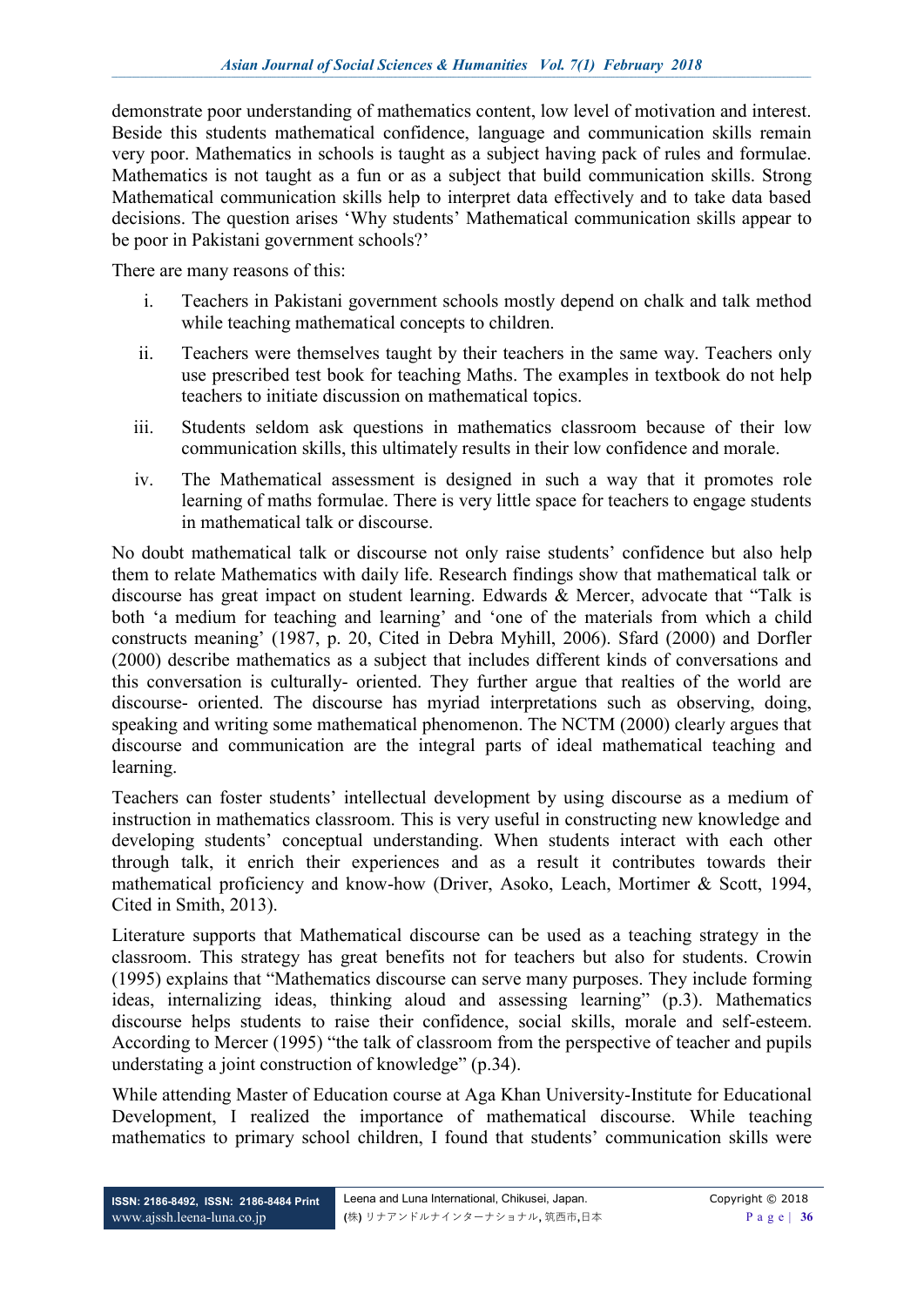very week. They felt shy to speak in class. Whenever I ask questions on any content areas they keep silent and hardly speak out. This made me perplexed and the situation led me to design my teaching that contain activities that provide opportunities for discussion in the classroom. Another reason to choose this topic for further investigation was that in my teaching I never used discourse in Mathematics Classroom. This was a great opportunity for me to further my understanding about a new teaching method.

# **RESEARCH QUESTIONS**

The following research questions guided the inquiry:

- 1. What experiences emerge for researcher during promoting discourse about basic Mathematics concepts in a lower secondary classroom?
- 2. What challenges teachers face while pursuing mathematical discourse in the classroom?

### **METHODOLOGY**

The study was qualitative in nature. Within qualitative method, action research was used a strategy for data collection. Action research is an approach that help practitioners to solve immediate problems. It is an effective strategy to improve not only one's teaching skills but also to facilitate students in leaning. In this action research, I used three steps, Pre-Intervention (Planning and designing my lesson plan and activities), Intervention (teaching and facilitating students in eliciting their views, encouraging mathematical talks) and Post Intervention (Reflection on my teaching and post conference with my peer friend). An action research was conducted at a prestigious private school in Karachi. In this project, I with my peer friend taught two Mathematics lessons in school. The lesson plan contained activities that promote discussion about Mathematics concepts in the classroom. The purpose was to introduce a culture of sharing ideas in a traditional classroom. For data collection reflective diaries was maintained. The researcher continuously wrote his notes in the diary and reflected on the classroom episodes. My peer friend looked at my lesson plans. His observation and feedback helped me a lot in making my lesson interesting for children.

Permission was sought from school management and parents for using cassette recorder to record voices in the classroom. Data were transcribed and meanings were inferred from it.

### **Reflection, Analyses and Interpretation**

It was a sunny morning when we reached a private school of Karachi to teach students. After attending the assembly, we were supposed to teach Mathematics lessons to class four. When we reached class, students smiling faces welcomed us. After greetings, and sharing our purpose, I started teaching. My planning include setting targets of my lesson, activities based on the philosophy of Mathematics discourse. In this lesson, I was teaching them properties of two dimensional geometrical figures. I have used S1, S2, S3, S4, and S5--- for students and T for teacher as acronym in the following discussions which took place in the classroom.

While teaching area of 'Rectangle', I draw different shapes of two dimensional shapes on white board. The talk started as:

*T: Can you name the shapes which are drawn on the white board?*

- *S1: It is triangle.*
- *S2: It is rectangle*
- *S3: It is parallelogram*
- *T: How do you say it is rectangle? (Pointing towards rectangle)*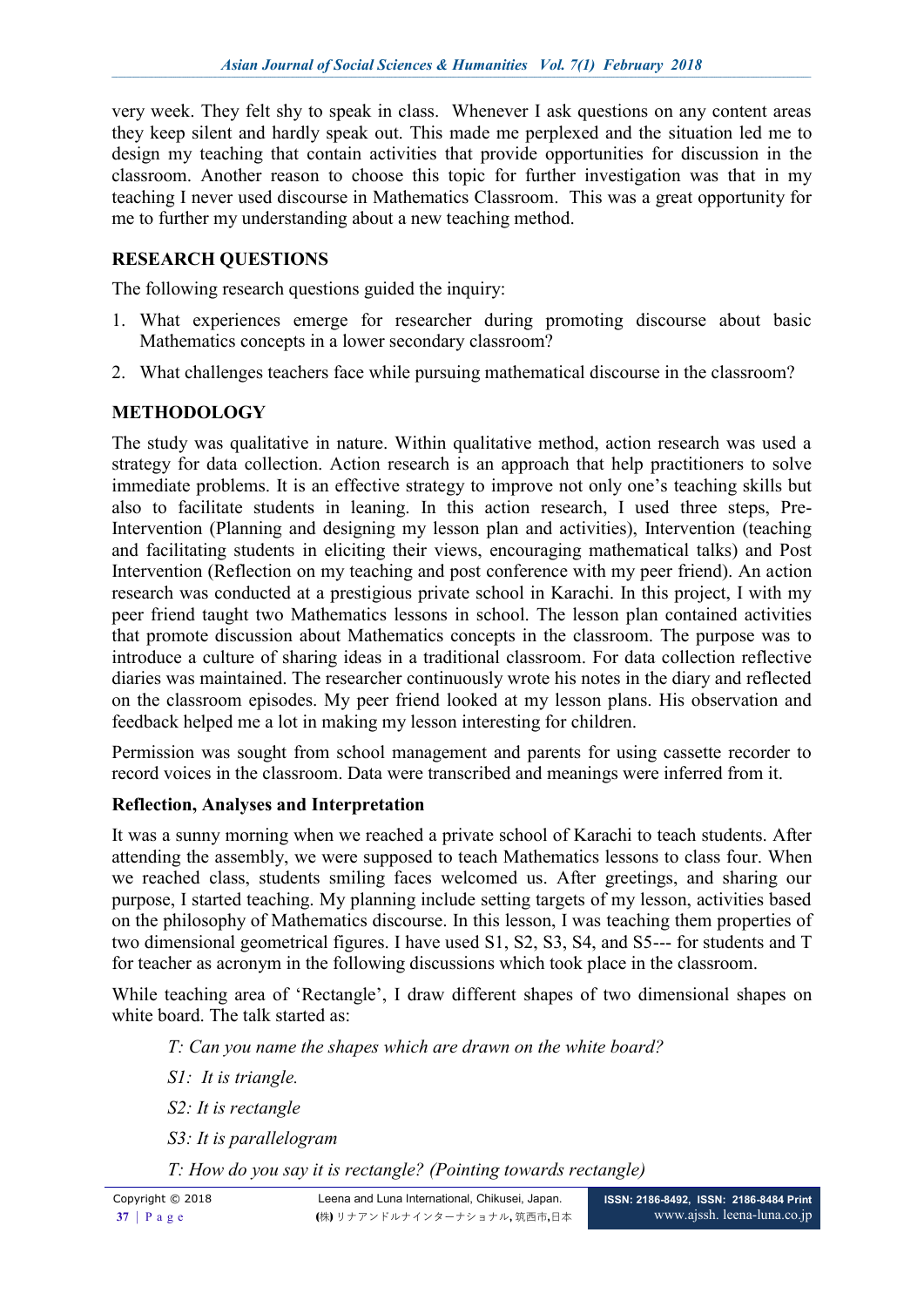*S2: It has four sides*

*S6: It has four angles.*

*S4: It has opposite sides equal. It has length and width.* 

*T: Can you draw rectangle? [Students draw rectangles of differences sizes and present in the classroom]*

*T: Teacher helped students to deduce the formula to find out area of rectangle. Students were asked find out the area of rectangle?*

*(Excerpt Taken from Classroom Discourse)*

Students calculated the area of rectangle and shared in the classroom. After students' presentations, the researcher was very excited that everybody was eager to share his/her point of view. Students told that they have never been exposed to such kind of opportunities. They further told that only selected students have opportunities to talk in the classroom. They further clarified that in Mathematics classroom, teachers usually ask them to memorize the formula. When I reflected on my teaching at school, I realized that in past I have not managed such kind of conversations and activities. I realized 'how such kind of Mathematical talks create thrill among children?' The NCTM (2000) advocates that when students give their remarks on mathematical ideas, their understanding become lasting and permanent.

The first day teaching helped me to set some rules for mathematical conversations. Students were instructed not to poke their nose during the conversation. Everybody was asked to seek permission from teacher before they talk. My second teaching sessions was designed on the topic of 'Multiples.' The discourse took place in the following way:

*T: Teacher writes numbers on the white board. 1, 2,3,4,5,6,7,8,9,10,11,12,13,14 and ask about types of numbers.*

*S1: These are whole numbers*

*T: How do you say?*

*S2: These are natural numbers.*

*T: Can anybody tell me multiples of 2?*

*S3: they are 2,4,6,8,10,12,14*

*T: Why 2 is multiple of 8?*

*S4: Because 2 divides 8 by 4 times and there is no remainders left.*

*T: Write multiples of 4 and 5 upto 200.*

Students engaged in to find out the multiples in groups and present their work in the classroom. Students first of all, wrote numbers from 1 to 200 and then developed a number grid. In number grid they asked from each other about natural numbers, odd, even, composite and prime numbers. Students were themselves asking from each other. I was observing them and facilitating them. The first day experience taught me that teacher should give maximum time to students for sharing their ideas. This has been endorse by Ball (1993). He explains that when students lead their mathematical discussions, it helps them to make meaning of mathematics. When students infer meaning from mathematics they try to probe in deeper about mathematics.